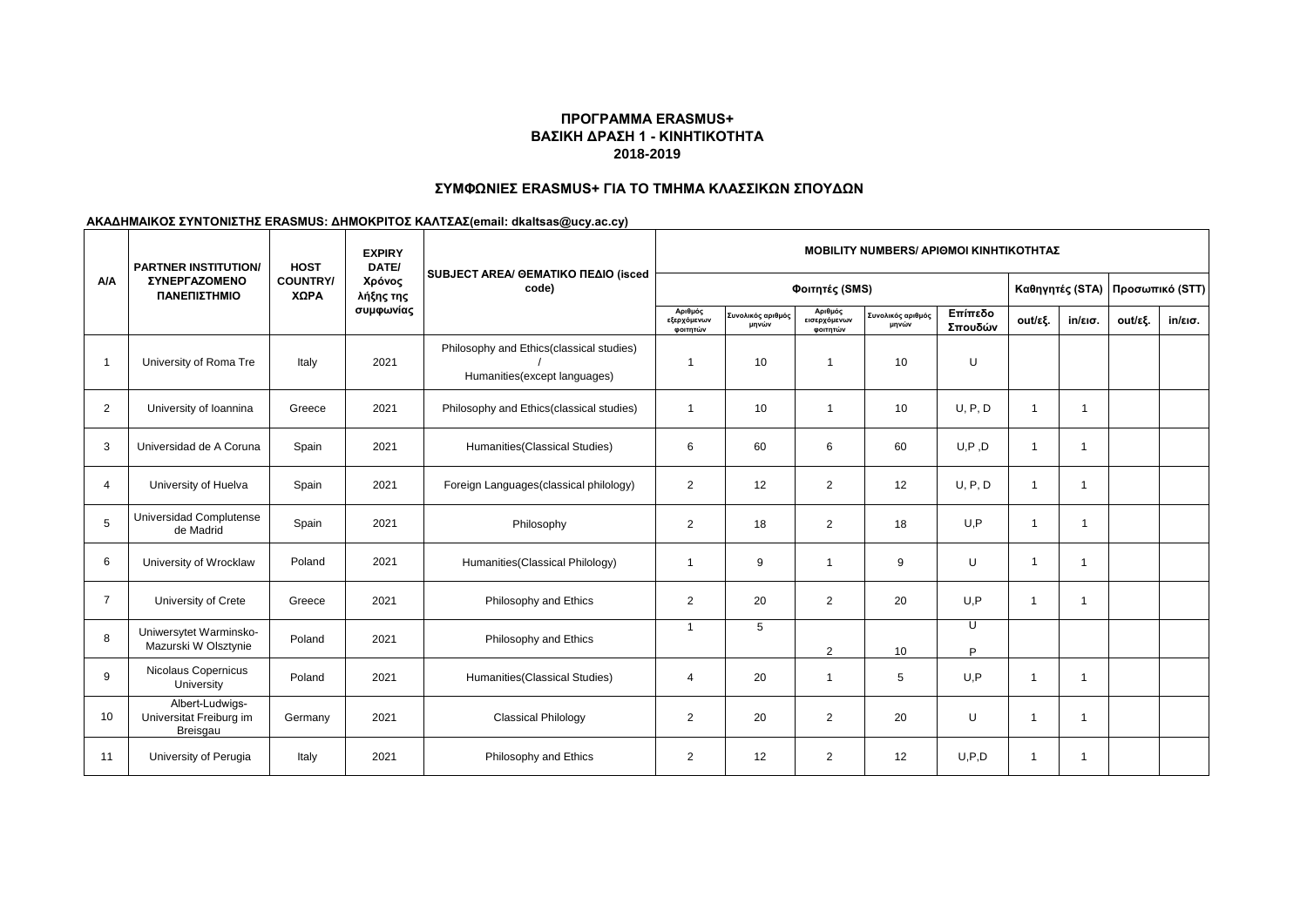### **ΠΡΟΓΡΑΜΜΑ ERASMUS+ ΒΑΣΙΚΗ ΔΡΑΣΗ 1 - ΚΙΝΗΤΙΚΟΤΗΤΑ 2018-2019**

# **ΣΥΜΦΩΝΙΕΣ ERASMUS+ ΓΙΑ ΤΟ ΤΜΗΜΑ ΚΛΑΣΣΙΚΩΝ ΣΠΟΥΔΩΝ**

### **ΑΚΑΔΗΜΑΙΚΟΣ ΣΥΝΤΟΝΙΣΤΗΣ ERASMUS: ΔΗΜΟΚΡΙΤΟΣ ΚΑΛΤΣΑΣ(email: dkaltsas@ucy.ac.cy)**

| <b>A/A</b> | <b>PARTNER INSTITUTION/</b><br>ΣΥΝΕΡΓΑΖΟΜΕΝΟ<br>ΠΑΝΕΠΙΣΤΗΜΙΟ | <b>HOST</b><br><b>COUNTRY/</b><br>ΧΩΡΑ | <b>EXPIRY</b><br>DATE/<br>Χρόνος<br>λήξης της<br>συμφωνίας | SUBJECT AREA/ GEMATIKO ΠΕΔΙΟ (isced<br>code) | <b>MOBILITY NUMBERS/ APIOMOI KINHTIKOTHTAZ</b> |                            |                                     |                            |                    |                 |                   |                 |                   |
|------------|--------------------------------------------------------------|----------------------------------------|------------------------------------------------------------|----------------------------------------------|------------------------------------------------|----------------------------|-------------------------------------|----------------------------|--------------------|-----------------|-------------------|-----------------|-------------------|
|            |                                                              |                                        |                                                            |                                              | Φοιτητές (SMS)                                 |                            |                                     |                            |                    | Καθηγητές (STA) |                   | Προσωπικό (STT) |                   |
|            |                                                              |                                        |                                                            |                                              | Αριθμός<br>εξερχόμενων<br>φοιτητών             | Συνολικός αριθμός<br>μηνών | Αριθμός<br>εισερχόμενων<br>φοιτητών | Συνολικός αριθμός<br>μηνών | Επίπεδο<br>Σπουδών | out/εξ.         | $in/\epsilon$ ισ. | out/εξ.         | $in/\epsilon$ ισ. |
| 12         | National and Kapodistrian<br>University of Athens            | Greece                                 | 2021                                                       | Philosophy and Ethics                        | $\overline{2}$                                 | 10                         | 2                                   | 10 <sup>1</sup>            | U.P.D              | $\overline{1}$  | $\mathbf{1}$      |                 |                   |
| 13         | University of Pardubice                                      | Czech<br>Republic                      | 2021                                                       | Philosophy and Ethics                        | $\overline{2}$                                 | 10                         | 2                                   | 10                         | U.P                | $\mathbf 1$     | $\mathbf{1}$      |                 |                   |
| 14         | New Bulgarian University                                     | <b>Bulgaria</b>                        | 2020                                                       | Humanities (Classical Philology)             | 2                                              | 10                         | 2                                   | 10                         | U.P.D              | $\mathbf{1}$    | $\mathbf{1}$      |                 |                   |
| 15         | University of Patras                                         | Greece                                 | 2021                                                       | Philosophy and Ethics                        | 3                                              | 18                         | 3                                   | 18                         | U.P                | $\overline{1}$  | $\mathbf{1}$      |                 |                   |
| 16         | Democritus University of<br>Thrace                           | Greece                                 | 2020                                                       | Humanities (Classical Philology)             | $\overline{2}$                                 | 10                         | 2                                   | 10                         | U.P                | $\mathbf{1}$    | $\mathbf{1}$      |                 |                   |
| 17         | Universite de Liege                                          | Belgium                                | 2021                                                       | Humanities (Classical Philology)             | $\overline{2}$                                 | 10                         | $\overline{1}$                      | 10                         | U.P.D              | $\overline{1}$  | $\mathbf{1}$      |                 |                   |
| 18         | Universidad Autonoma de<br>Madrid                            | Spain                                  | 2020                                                       | Humanities                                   | $\overline{2}$                                 | 10                         | 2                                   | 10                         | U.P.D              | $\mathbf{1}$    | $\mathbf{1}$      |                 |                   |
| 19         | Aristotle University of<br>Thessaloniki                      | Greece                                 | 2020                                                       | Humanities (Classical Philology)             | 5                                              | 25                         | 5                                   | 25                         | U.P.D              | $\mathbf{1}$    | $\mathbf{1}$      |                 |                   |
| 20         | <b>Universitat Trier</b>                                     | Germany                                | 2021                                                       | <b>Classical Philology</b>                   | $\overline{2}$                                 | 20                         | 2                                   | 20                         | U.P                | $\mathbf{1}$    | $\mathbf{1}$      |                 |                   |
| 21         | Comenius University in<br><b>Bratislava</b>                  | Slovakia                               | 2021                                                       | Humanities (Philosophy and ethics)           | $\overline{2}$                                 | 10                         | 2                                   | 10                         | U.P.D              | 2               | 2                 |                 |                   |
| 22         | Universidad de Valladolid                                    | Spain                                  | 2020                                                       | <b>Classical Philology</b>                   | $\overline{1}$                                 | 5                          | $\mathbf{1}$                        | 5                          | U, P<br>U          |                 | 1                 |                 |                   |